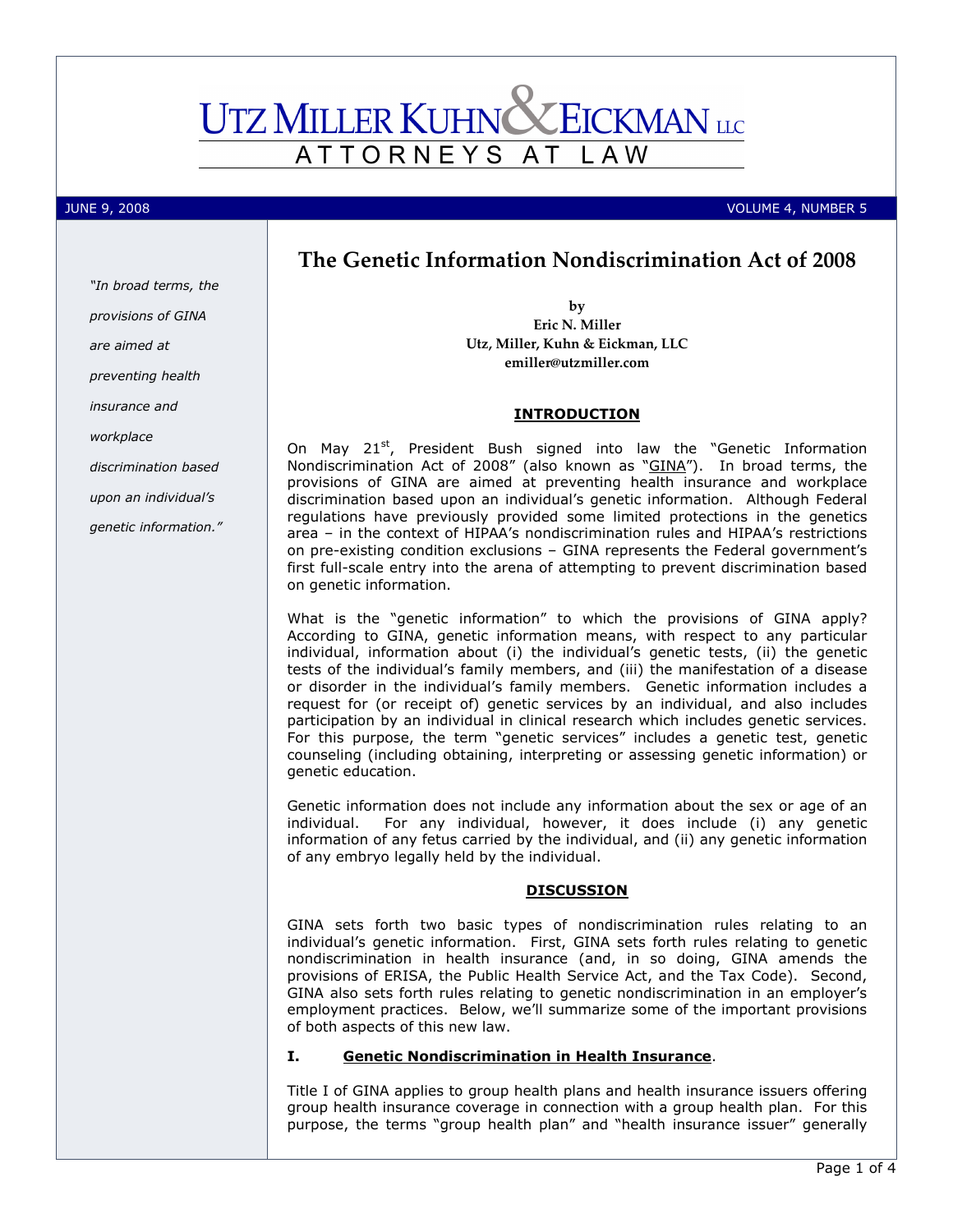"[G]roup health plans

and health insurance

- issuers may not
- adjust the premiums
- or contribution
- amounts required for
- the group covered
- under a group health
- plan on the basis of

genetic information."

#### Utz, Miller, Kuhn &

Eickman, LLC 7285 West 132nd St. Suite 320 Overland Park, KS 66213

Phone: 913.685.0970 Fax: 913.685.1281

### Matthew J. Eickman

meickman@utzmiller.com Phone: 913.685.0749 Fax: 913.685.1281

#### Gregory B. Kuhn gkuhn@utzmiller.com Phone: 913.685.0774 Fax: 913.685.1281

Eric N. Miller emiller@utzmiller.com Phone: 913.685.8150 Fax: 913.685.1281

John L. Utz jutz@utzmiller.com Phone: 913.685.7978 Fax: 913.685.1281

#### www.utzmiller.com

The information in this newsletter is of a general nature only and does not constitute legal advice.

Consult your attorney for advice appropriate to your circumstances.

have the same meaning as they do in the context of HIPAA's portability rules, except that (i) there is no exception from the provisions of GINA for small group health plans that cover fewer than two participants who are current employees, and (ii) self-funded nonfederal governmental plans cannot elect out of GINA's provisions.

- 1. GINA's Prohibitions.
	- Prohibition Against Premium or Contribution Discrimination. Under the provisions of GINA, group health plans and health insurance issuers may not adjust the premiums or contribution amounts required for the group covered under a group health plan on the basis of genetic information. This new rule is similar to the rule contained in the HIPAA nondiscrimination rules that prevents a group health plan or health insurance issuer from charging a particular individual a higher premium based on genetic information. But, this new rule applies to the entire group covered under the group health plan (instead of simply on a participant-by-participant basis).

Note that this new rule does not prevent a health insurance issuer from increasing the premiums it charges to an employer based on the manifestation of a particular disease or disorder in an individual enrolled in the employer's group health plan. In such a case, though, the manifestation of that disease or disorder cannot be used by the health insurance issuer as genetic information about other group members (for example, family members of the individual in whom the disease or disorder manifested itself) in order to further increase the employer's premiums.

- Prohibition on Genetic Testing. GINA also sets forth a broad general rule under which group health plans and health insurance issuers cannot request or require an individual (or his or her family members) to undergo a genetic test. Note, though, that the provisions of GINA indicate that this general rule does not limit the authority of a health care professional who is providing health care services to an individual to request that the individual undergo a genetic test. Also, notwithstanding this general rule, the provisions of GINA specifically allow group health plans and health insurance issuers to use the results of a genetic test in making payment determinations (presumably in situations where, for example, the results may help determine whether a particular expense is a covered expense under the particular group health plan). In so doing, however, the group health plans and health insurance issuers may only request the minimum amount of information necessary in order to make the payment determination. Finally, the provisions of GINA also specifically allow group health plans and health insurance issuers to request (but not require) that an individual undergo a genetic test in connection with research activities, if certain prescribed requirements are met.
- Prohibition on Collecting Genetic Information. The provisions of GINA also state that group health plans and health insurance issuers cannot (i) request, require or purchase any genetic information for certain underwriting purposes, or (ii) request, require or purchase any genetic information with respect to any individual prior to such individual's enrollment under the plan or coverage in connection with such enrollment. There is an exception to this rule for genetic information that is obtained incidental to other information that is requested, required or purchased about an individual.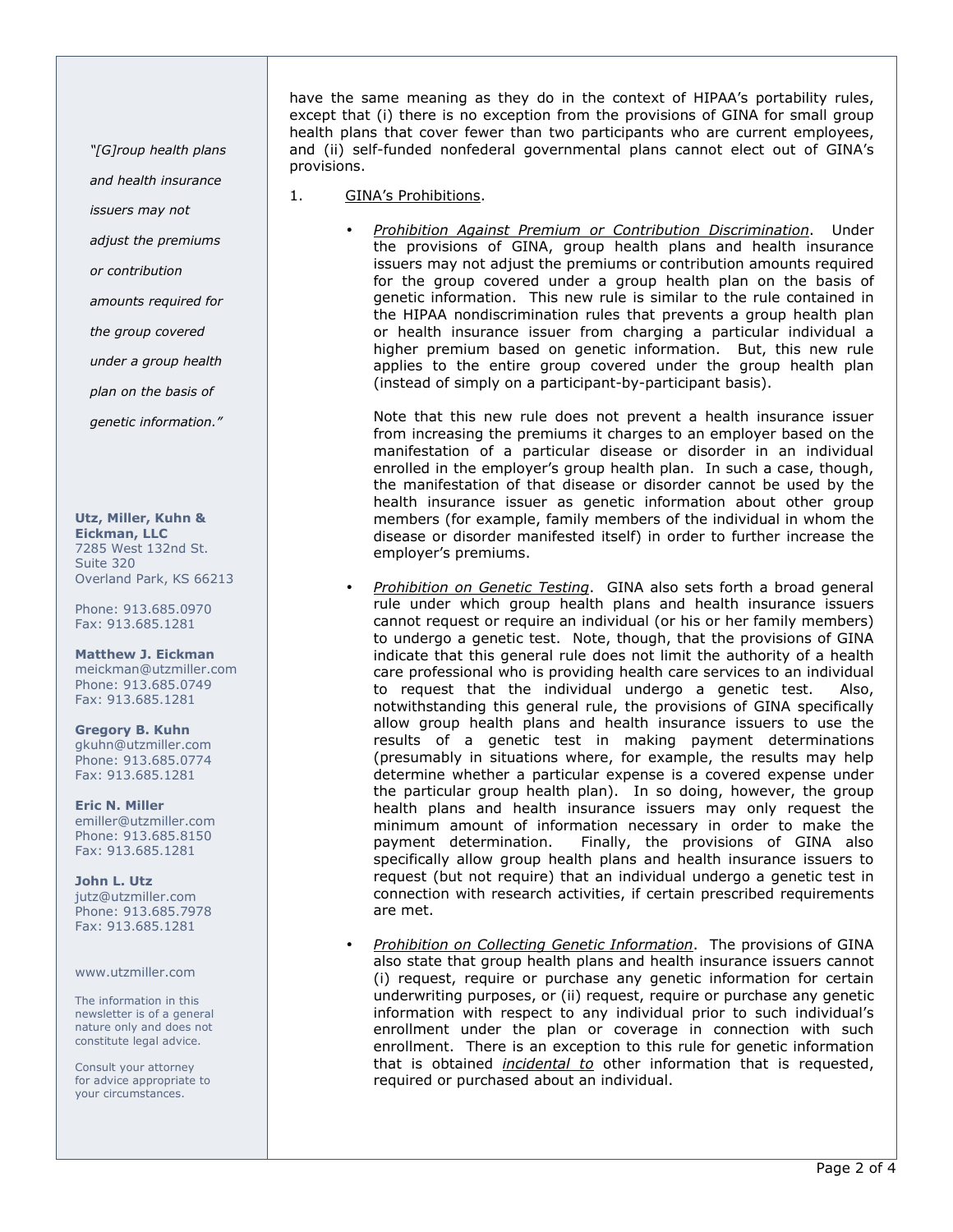2. Other Important Rules.

- Individual Market Rules. The provisions of GINA also contain genetic nondiscrimination rules that apply to health insurance issuers offering insurance coverage in the individual market. The prohibitions that apply to health insurance issuers in the individual market are similar to those outlined above. In addition, though, GINA also sets forth additional prohibitions in the individual market context relating to genetic nondiscrimination in terms of eligibility for enrollment and the imposition of pre-existing condition exclusions. These latter prohibitions are already covered in the group context through HIPAA's nondiscrimination rules and HIPAA's restrictions on pre-existing condition exclusions, and were presumably included in the individual market rules in order to place the individual market genetic nondiscrimination rules on equal footing with the group market genetic nondiscrimination rules.
- Required Revisions to the HIPAA Privacy Rules. The provisions of GINA also require the Secretary of Health and Human Services to revise the HIPAA privacy rules to indicate that (i) genetic information is "health information" for purposes of the privacy rules, and (ii) the use or disclosure of genetic information for certain underwriting purposes is not a permitted use or disclosure under the privacy rules.
- 3. Effective Date. The provisions of Title I of GINA apply with respect to group health plans for plan years beginning after May 21, 2009. Thus, for calendar year group health plans, the provisions of Title I will apply beginning on January 1, 2010. The new individual market rules apply with respect to health insurance coverage offered, sold, issued, renewed, in effect, or operated in the individual market after May 21, 2009. Likewise, the required revisions to the HIPAA privacy rules take effect on May 21, 2009.

## II. Genetic Nondiscrimination in Employment.

Title II of GINA applies directly to employers. For this purpose, the term "employer" means an employer subject to the provisions of Title VII of the Civil Rights Act of 1964 (which generally includes an employer that has 15 or more employees for each working day in each of twenty or more calendar weeks in the current or preceding calendar year), and also includes certain other government employers.

## 1. GINA's Prohibitions.

- Prohibition Against Discrimination Based on Genetic Information. GINA provides a broad general rule under which it is unlawful for an employer, because of an employee's genetic information, to: (i) fail or refuse to hire, or to discharge, the employee; (ii) otherwise discriminate against the employee with respect to the compensation, terms, conditions, or privileges of the employment of the employee; or (iii) limit, segregate, or classify the employee in any way that would deprive (or tend to deprive) the employee of employment opportunities or adversely affect the status of the employee.
- Prohibition on Acquisition of Genetic Information. GINA also provides that it is unlawful for an employer to request, require or purchase genetic information with respect to an employee (or a family member of the employee). There are a number of exceptions to this general rule, including in the situation where an employer requests or requires family medical history from an employee in order to comply with the certification requirements of the FMLA.

#### Utz, Miller, Kuhn & Eickman, LLC 7285 West 132nd St. Suite 320 Overland Park, KS 66213

"The provisions of

May 21, 2009."

Title I of GINA apply with respect to group health plans for plan years beginning after

Phone: 913.685.0970 Fax: 913.685.1281

## Matthew J. Eickman

meickman@utzmiller.com Phone: 913.685.0749 Fax: 913.685.1281

#### Gregory B. Kuhn gkuhn@utzmiller.com Phone: 913.685.0774 Fax: 913.685.1281

Eric N. Miller emiller@utzmiller.com Phone: 913.685.8150 Fax: 913.685.1281

## John L. Utz

jutz@utzmiller.com Phone: 913.685.7978 Fax: 913.685.1281

www.utzmiller.com

The information in this newsletter is of a general nature only and does not constitute legal advice.

Consult your attorney for advice appropriate to your circumstances.